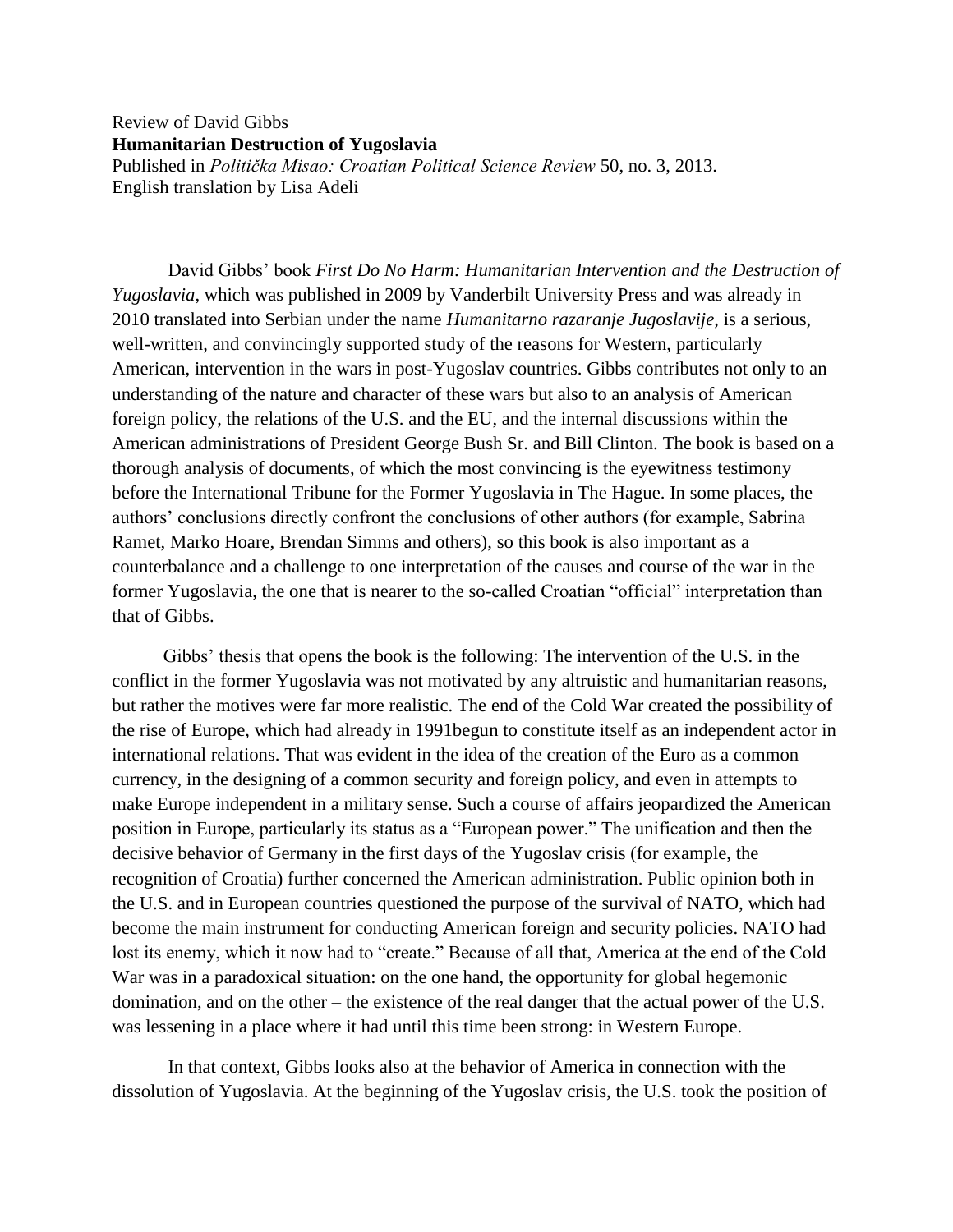support for the preservation of Yugoslavia, respecting its sovereignty, supporting the reformoriented Prime Minister Ante Marković, and explicitly warning all the republics (not to mention the regions) that there would not be any recognition of unanimously proclaimed independence. In those days, American officials themselves said that America "has no horse in this race." Its foreign policy priorities were elsewhere – in Iraq, in the consolidation of Eastern Europe, in relations with Russia and China.

That orientation, however, radically changed the moment that the U.S. saw that Germany, and with it the whole European Union (even Britain), were beginning to make changes to the European continent independently, without American participation. The exclusion of America from the Yugoslav problem (through explicit statements that the "time for Europe" had come and that Europe hoped that America would grasp that), and especially the not very subtle initiatives that Germany put forth, had the opposite effect: just because of that, America began to insist on involvement in the Balkans. The German presence in the post-Yugoslav conflict was not limited only to political activity. Gibbs cites data showing, for example, that Germany established and trained the Croatian intelligence service even before the Croatian declaration of independence, and that means long before Croatia became independent. If that information is accurate, it would mean that Germany conducted a two-faced policy toward the idea of the survival of Yugoslavia and even intervened in internal Yugoslav affairs in order to create a new situation, rather than only reacting to it. According to Gibbs' conclusion, America became active in order to prevent the predominance of Europe and Germany, and its intervention was directed at resolving Yugoslavia's problems themselves – or even more – on preventing the domination of the Balkans by Germany (and then also by an independent Europe).

As an example of that, Gibbs cites the American insistence that Bosnia-Herzegovina also proclaim independence although the president of Bosnia-Herzegovina Alija Izetbegović himself considered that such a move would lead directly to war. In his book *Bošnjaci nakon socijalizma*, Šaćir Filandra wrote about the controversies within the Bosniak (then: Muslim) nation around the question of independence. As was also the case with the majority of people in the former Yugoslavia (Gibbs cites public opinion polls that confirm this), neither could the majority of people in Bosnia-Herzegovina even imagine independence. However, Gibbs argues, Germany urged that independence on Slovenia and Croatia, and America on Bosnia-Herzegovina. These two foreign powers – the potential European hegemon and the potential global hegemon – competed in power and influence over the fate of the Balkan peoples. America's destructive role in relation to Bosnia-Herzegovina is also seen in the encouragement of Bosnians and Herzegovinians and Bosnian-Herzegovinian politicians to reject all peace projects and plans created as part of European policy in order to wait for an American plan. Gibbs analyzes the case of the rejection of the Cutileiro, Vance-Owen, and Owen-Stotenberg plans, which – had they been accepted – would have led to more or less similar political results as the Dayton plan, but several years before Dayton. That would have saved many people's lives. But peace in Bosnia-Herzegovina would then benefit Europe, rather than America. However, America was more concerned about its position in the new world order than about people's lives or about peace in Europe. Gibbs attributes the longevity of the war in Bosnia-Herzegovina primarily to the rivalry between Europe and America and only after aggressive behavior of parties involved in the conflict. Parties to the conflict behaved in a way made possible by foreign actors and also as aggressively as possible. Gibbs in this case says that blame for the conflict is relative, partially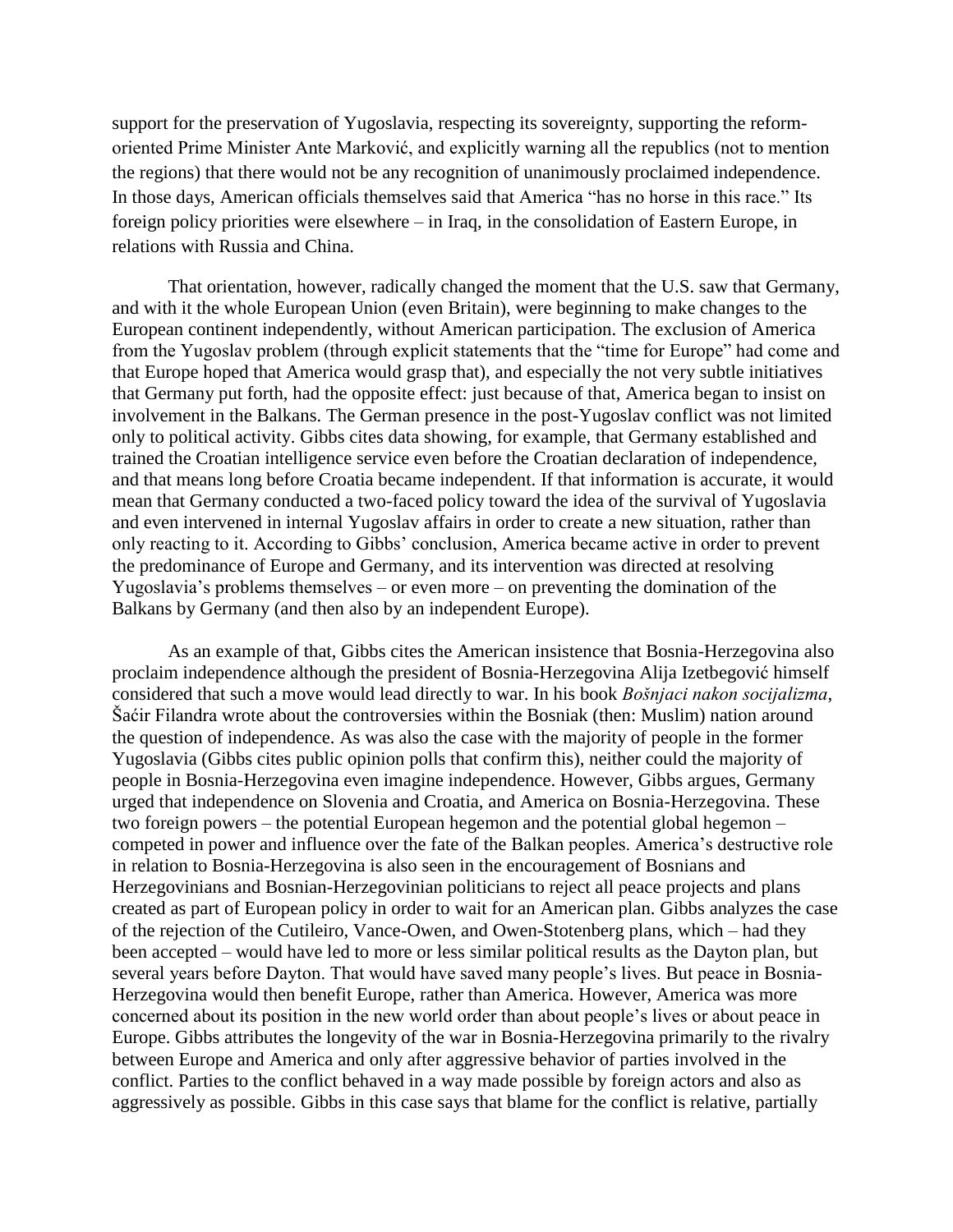amnestying Slobodan Milošević and Serbia from the thesis (today widely accepted) that they were the main or even the only ones guilty of the tragedy in Bosnia-Herzegovina. In these aspects, Gibbs' approach is somewhat speculative and contrary to fact: He asserts that the other two sides in the conflict (Bosniak and Croatian) would have behaved equally aggressively if they had had the exact same amount of power in their possession. Admittedly, in some places there are examples of that – Bosniaks were guilty in initiating an attack on Croats, and Croats of the same policy against Serbs and Bosniaks in regions where they dominated.

Gibbs' book also reveals differences within the American administration itself and the evolution of the positions of the same actors. For example, the State Department, in the period before the recognition of Croatia, opposed any kind of intervention, but after the German political intervention, changed its position and became a major advocate of intervention. This about-face was not only on the part of the institution but also individuals – for example, Lawrence Eagleburger, a renowned expert on Yugoslavia. Cracks were also visible in the Pentagon: on the one hand, the army was under pressure from the public because of the "passive stance" toward the war in Bosnia and Herzegovina (which Gibbs says did not really exist because America was involved even before the beginning of the war in intervening politically in favor of separatism), and on the other hand, was cautious when it comes to the intervention of ground troops – because of memories of Vietnam. Colin Powell, for example, was an opponent of intervention, but a large number of admirals and generals were advocates.

When it comes to the behavior of local actors (in Bosnia-Herzegovina itself and in the countries around it), Gibbs offers a far more sophisticated portrait than is usually the case in Croatia. He does not excuse anyone, but reflects that some of the current assessment of the role of institutions and individuals are based on ideologies and wartime propaganda. Ideologies and propaganda are also one of the reasons for the unsatisfactory understanding of the nature of that conflict: Milošević is regarded in the West as a "Communist," and Slovenia and Croatia as "democracies," which in reality was not only inaccurate but untrue. However, it succeeded because Cold War rhetoric and practice remained alive and well even after the end of the Cold War. Those who are accustomed to seeing the world in "black and white" (Communism vs. Democracy) suppressed evidence which could have brought color into the picture.

Gibbs describes himself as a leftist and from this position raises an interesting question: why have leftists – former opponents of imperialism and of foreign intervention in sovereign countries, internationalists and opponents of nationalism – now embraced the ideology of humanitarian intervention, including American? The interventionists themselves explain this reversal through the idea of useful and morally justified intervention, in that context speaking of "genocide," "ethnic cleansing," and "a new Hitler" whenever they prepare for a wartime intervention. Gibbs' book calls into question that altruistic "argument." The intervention of the U.S. in the Yugoslav crisis was not at all altruistic but rather was guided by concrete realistic interests which were the expression of American foreign policy strategies in post-Cold War circumstances. Through intervention, the U.S. achieved its goals: establishing its own power globally and in Europe, preventing the creation of a competing defense and foreign policy structure in Europe, finding a new "reason" for the survival of NATO, shaming Europe and in this way preventing them from doing serious damage to American economic, political, and